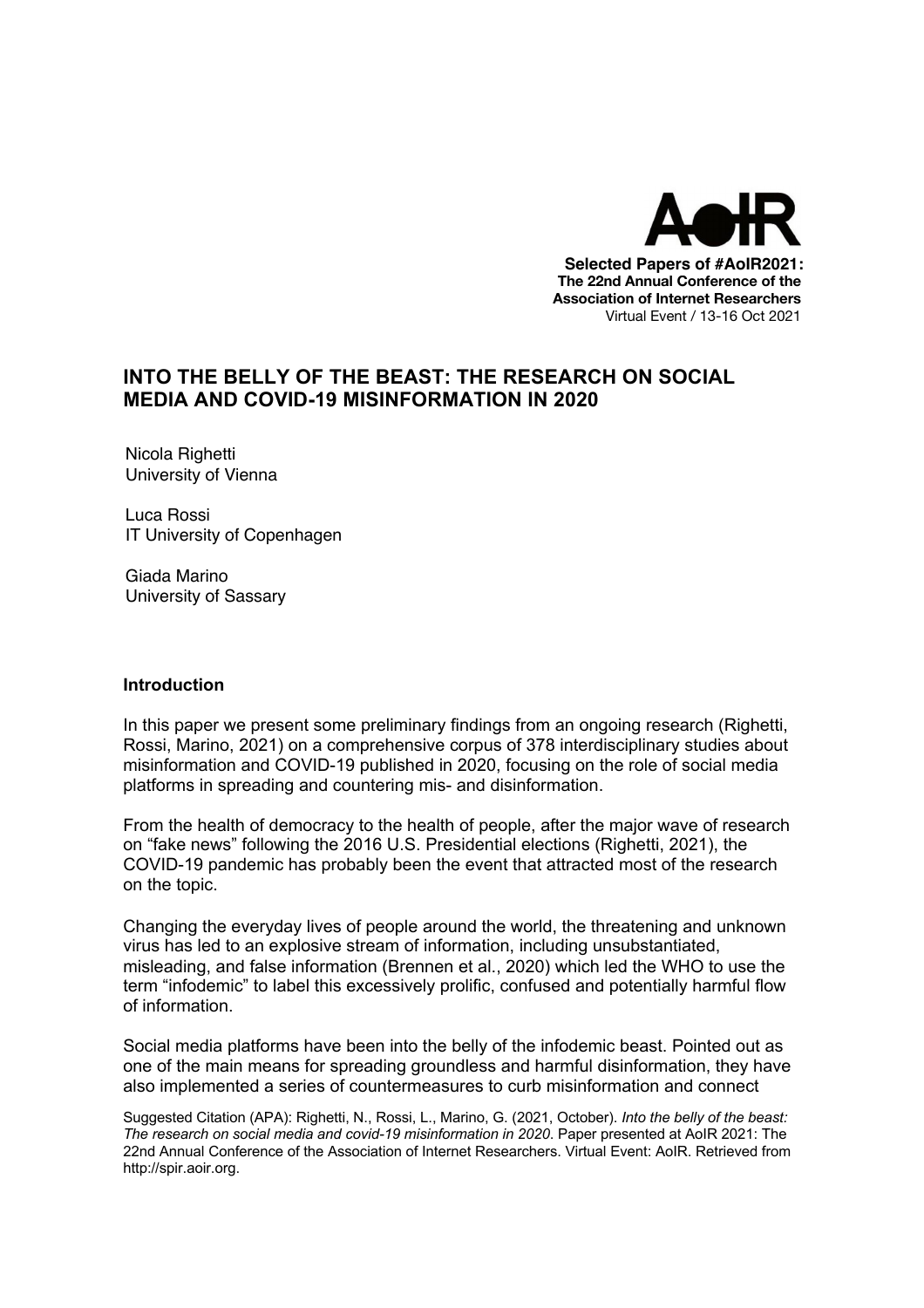people to official information sources, becoming an important tool for government to debunk fake news and promote health information (Lovari, 2020).

Here we aim at answering the following research questions:

RQ1) Which social media platforms have been taken into account by the research on COVID-19 misinformation in 2020?

RQ2) What methods have been used by these studies?

RQ3) Which perspectives on misinformation and social media emerge from them?

### **Data and Method**

Following the PRISMA guidelines for systematic reviews (Moher et al., 2009) we collected, screened and analyzed a comprehensive interdisciplinary corpus of 565 papers on COVID-19 misinformation published in 2020 (Fig. 1). The collected data set can be defined largely complete, considering the records for the same keywords registered in the official COVID-19 literature research service of WHO (N=484)1.



*Fig. 1. PRISMA flow chart*

<sup>1</sup> COVID OR COVID-19 OR coronavirus AND misinformation OR disinformation OR malinformation OR "problematic information" OR "fake news" OR "information disorder" OR infodemic OR conspiracy OR rumor OR hoax.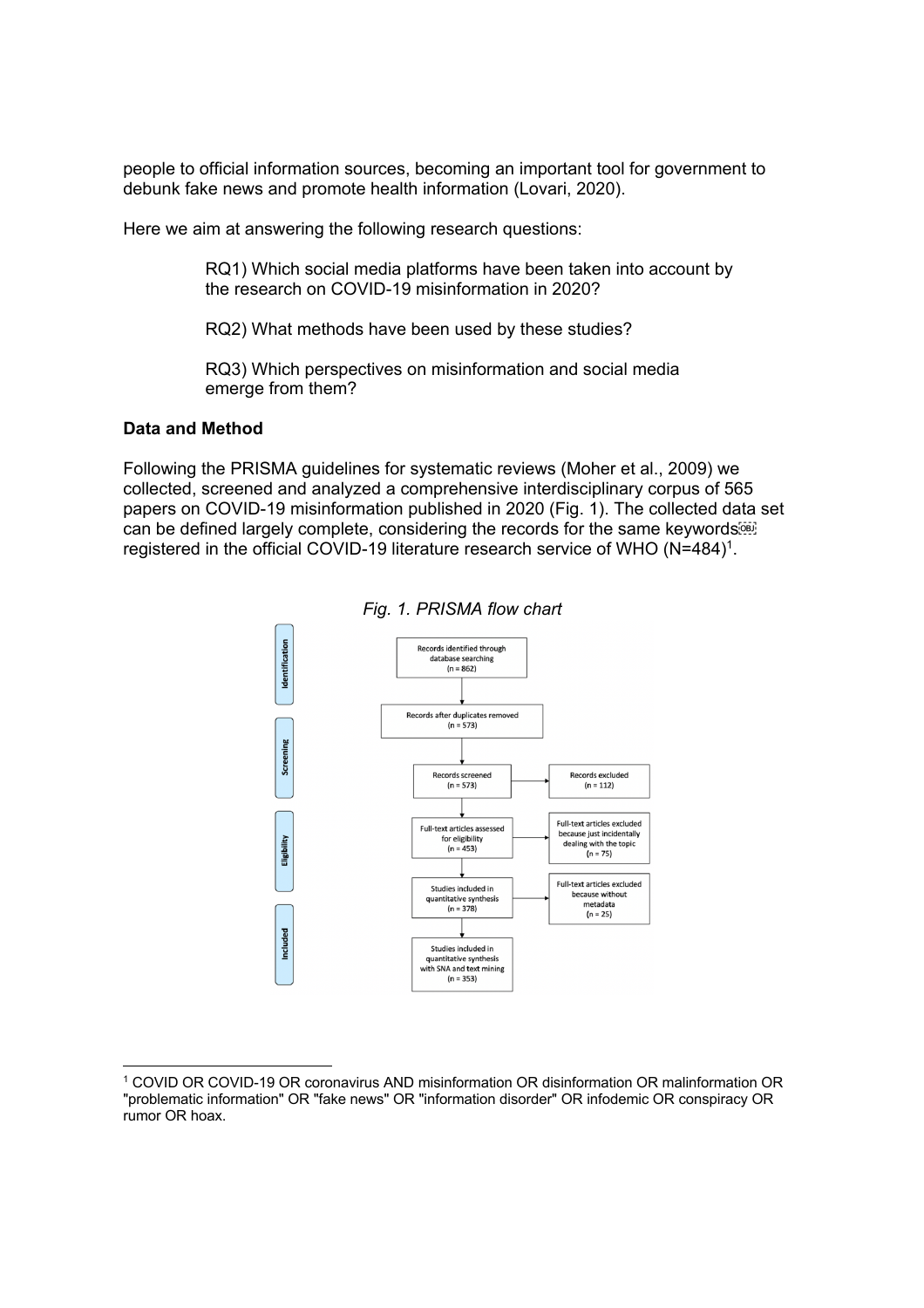Of 453 articles assessed for eligibility, 75 studies were excluded considering that they just incidentally mention the topic (N=378). The papers were read by three coders and the main information annotated according to a coding scheme on methodological and substantive questions<sup>2</sup>. This data set was used to answer the above-mentioned research questions by using a quantitative and qualitative approach.

## **Findings**

The most popular and accessible social media platforms – Twitter and Facebook – are the most mentioned in the investigated papers, followed by WhatsApp, Instagram and YouTube. Less mainstream platforms (e.g.: Telegram and Reddit) are less represented, and non-Western platforms (e.g.: WeChat and Odnoklassniki) are markedly underrepresented (Fig. 2).

Figure 2. Platforms mentioned in the studies.

Social Media in the Research on COVID-19 Misinformation Data from 378 papers on the subject published in 2020



As shown in the next plot (Fig. 3), most of the studies used social media to distribute a survey, therefore collecting a convenience sample of social media users, or make reference to social media in a survey. It can also be seen the impact of data availability on the methods used by researchers: for instance,

 $2$  Among the categories taken into consideration: methods, units of analysis, sample size, country, social media platforms, and main findings.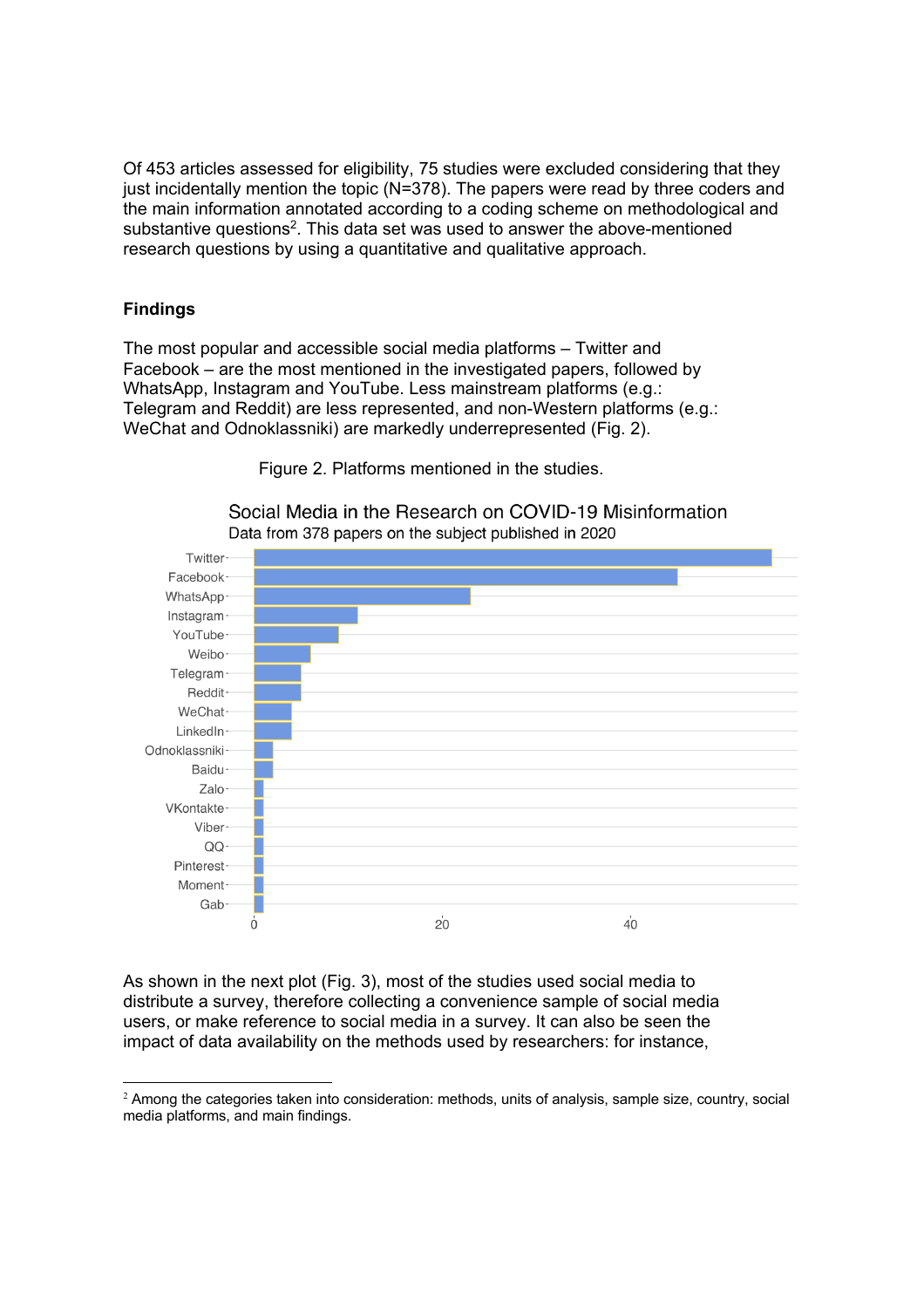social network analysis or natural language processing (NLP) require data generally not available for instant messaging platforms such as WhatsApp, so they are not used to study this platform.

Many perspectives and findings emerged in the research. Here we can just make a few examples, highlighting three crucial topics – prevalence of misinformation, countermeasures, and the role of social media communication – to bring out the polyphony of scholar voices. About misinformation prevalence, for instance, some study found just minor misinformation (Prabhakar & Prasad, 2020), while others a relevant and impactful flow of misleading content (Li et al. 2020).



Figure 3. Methods used in the studies.

Methods by Social Media in the Research on COVID-19 Misinformation Data from 378 papers on the subject published in 2020

With reference to moderating practices, some scholars have observed they could even strengthen conspiracy beliefs, and that banned content keeps circulating on alternative platforms (Bruns, Harrington, & Hurcombe, 2020), while others have even gone so far as to suggest, as a viable solution to counter disinformation, collaboration with platforms to imprison who spread fake news (Alvarez-Risco, 2020). Finally, although many papers focus on the role of social media in the infodemic, others have observed that they can also be used against it, for instance thanks to celebrities sharing quality information with their followers (Mututwa, 2020), or by official agencies to disseminate pandemic-related information (Liu & Tong, 2020).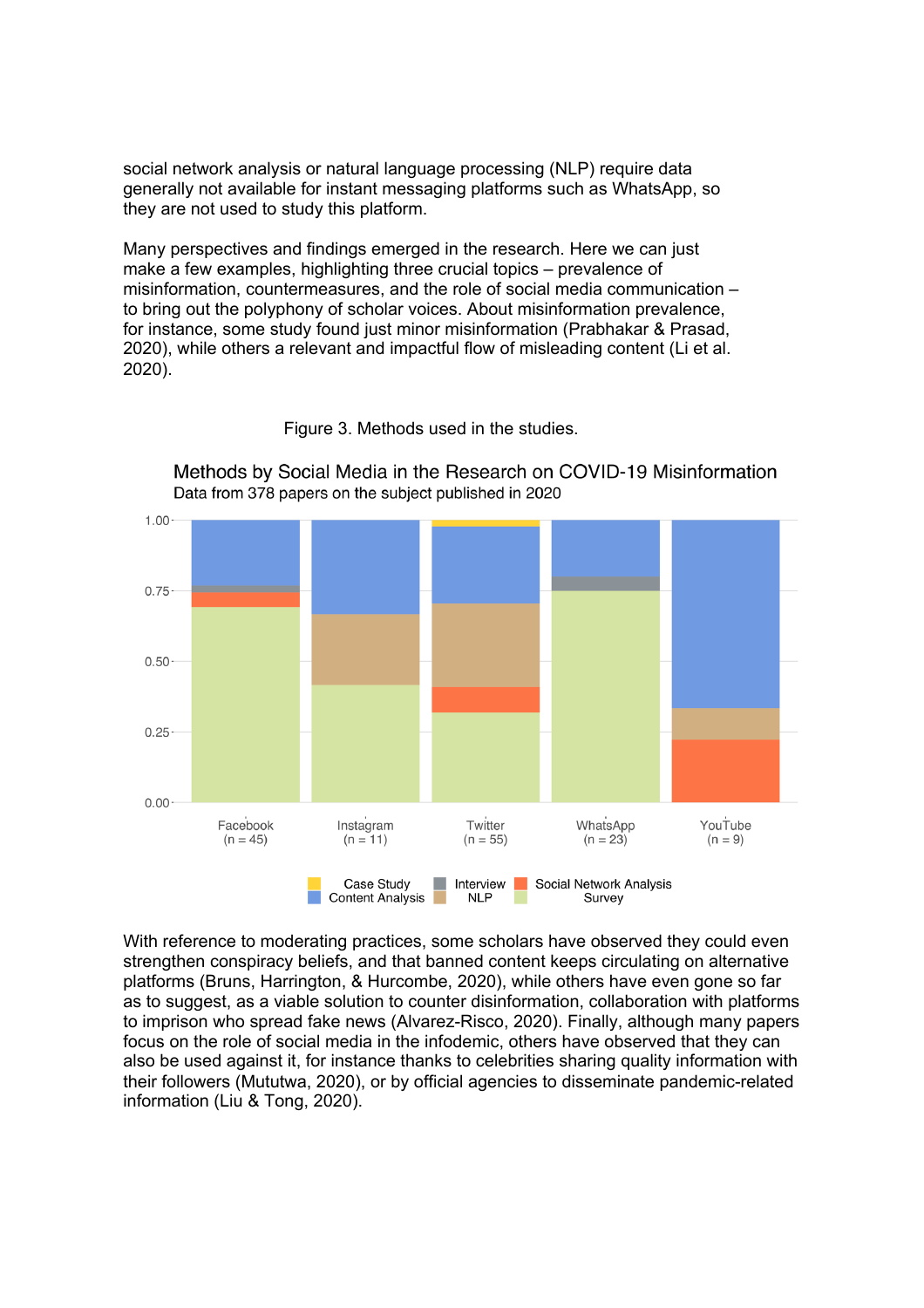### **Conclusions**

The preliminary results we have sketched, show that research on COVID-19 misinformation reproduces a well-known trend of differentiated attention to social media platforms based on both popularity among users and ease of access to data by scholars. This points out the importance for researchers to get wider access to social media data due to the constrains that, otherwise, will inevitably limit research based on just a few platforms.

About methods, online survey distributed via social media has been a very popular approach, due to the urgency to understand what was going on with the pandemic in the information ecosystem, along with the relevance of digital platforms for the spreading of misinformation, and the ease to collect data through them. However, this approach has several limitations, mainly because it relies on convenience samples which can lead to a partial view on the issue.

Beside limitations, the research has made evident a wide range of perspective on problematic information, and sometimes diverging point of views. It is therefore important to summarize the studies already made on the topic to favor the development of the research, also pointing out limitations to overcome, viable solutions, and new hypotheses to test.

### **References**

Alvarez-Risco, A., Mejia, C. R., Delgado-Zegarra, J., Del-Aguila-Arcentales, S., Arce-Esquivel, A. A., Valladares-Garrido, M. J., ... & Yáñez, J. A. (2020). The Peru approach against the COVID-19 infodemic: insights and strategies. T*he American journal of tropical medicine and hygiene*, 103(2), 583-586.

Bruns, A., Harrington, S., & Hurcombe, E. (2020). 'Corona? 5G? or both?': the dynamics of COVID-19/5G conspiracy theories on Facebook. *Media International Australia*, 177(1), 12-29.

Li, H. O. Y., Bailey, A., Huynh, D., & Chan, J. (2020). YouTube as a source of information on COVID-19: a pandemic of misinformation? *BMJ global health*, 5(5).

Liu, J. C., & Tong, E. M. (2020). The relation between official WhatsApp-distributed COVID-19 news exposure and psychological symptoms: Cross-sectional survey study. *Journal of medical Internet research*, 22(9).

Lovari, A. (2020). Spreading (dis) trust: Covid-19 misinformation and government intervention in Italy. *Media and Communication*, 8(2), 458-461.